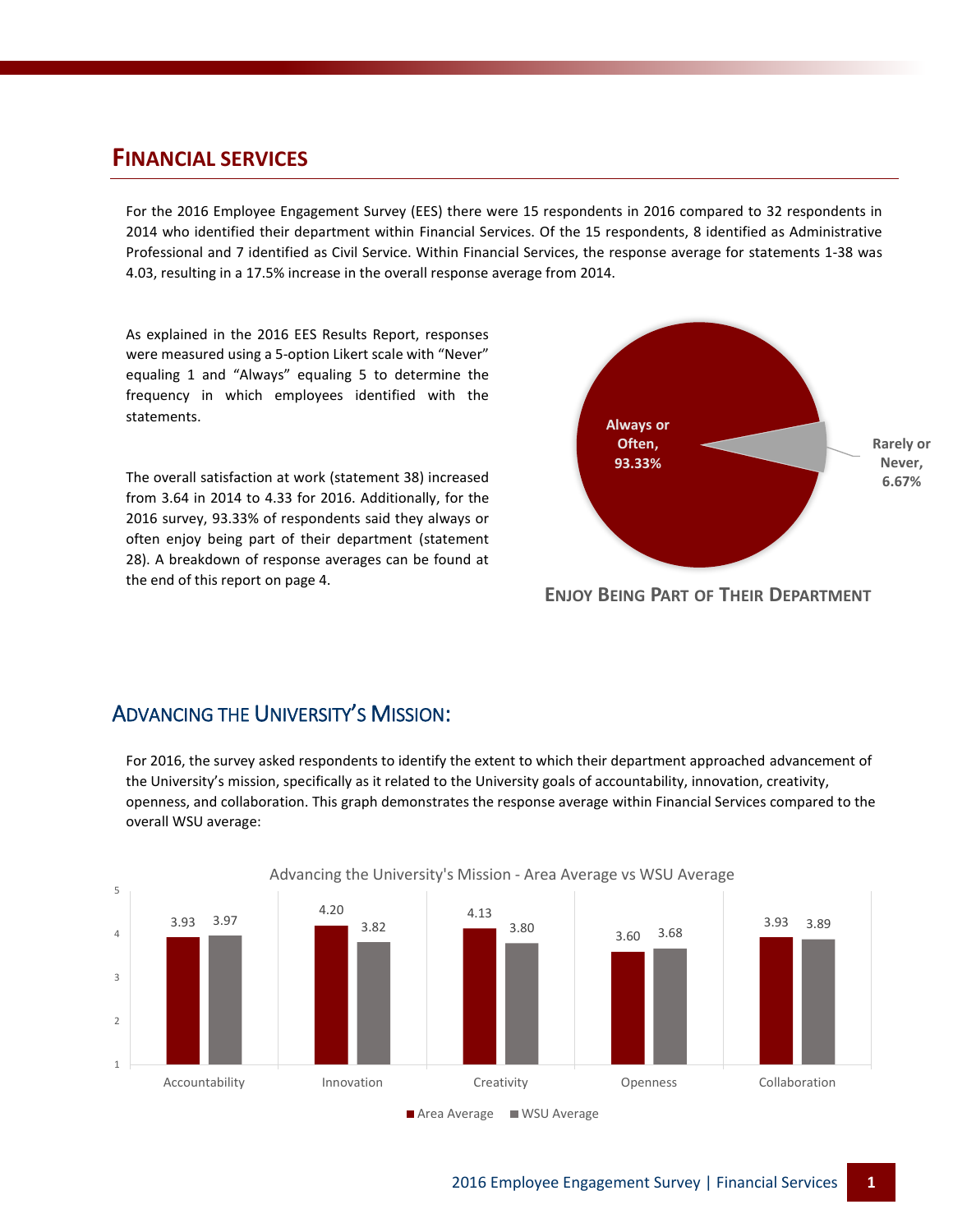### HIGHEST 2016 AREA RESPONSE AVERAGE:

|                                                     | Area    | Area                              | 2016           |  |  |
|-----------------------------------------------------|---------|-----------------------------------|----------------|--|--|
| <b>Statements</b>                                   | Average | Average                           | <b>WSU</b>     |  |  |
|                                                     | 2014    | 2016                              | <b>Average</b> |  |  |
| I know what is expected of me at work.              | 4.45    | 4.67                              | 4.37           |  |  |
| I enjoy being part of Washington State University.  | 4.00    | 4.67                              | 4.08           |  |  |
| I have positive interactions with my co-workers. ** | ۰       | 4.40                              | 4.19           |  |  |
| Overall, I am satisfied at work.                    | 3.64    | 4.33                              | 3.86           |  |  |
|                                                     |         | *Updated for 2016; **New for 2016 |                |  |  |

# LOWEST 2016 AREA RESPONSE AVERAGE:

|                                                                                 | Area                     | Area    | 2016       |
|---------------------------------------------------------------------------------|--------------------------|---------|------------|
| <b>Statements</b>                                                               | Average                  | Average | <b>WSU</b> |
|                                                                                 | 2014                     | 2016    | Average    |
| My supervisor encourages me to use the University resources available to me. ** | $\overline{\phantom{a}}$ | 3.29    | 3.47       |
| receive clear information about changes being made within my department.        | 2.97                     | 3.33    | 3.43       |
| I have concerns regarding work climate.**                                       | 3.28                     | 3.40    | 3.54       |
| *Updated for 2016; **New for 2016                                               |                          |         |            |

# SIGNIFICANT AREA RESPONSE CHANGE:

| <b>Statements</b>                                                               | Area<br>Average<br>2014           | Area<br>Average<br>2016 | Change  |
|---------------------------------------------------------------------------------|-----------------------------------|-------------------------|---------|
| I am encouraged to provide input on decisions impacting my work.                | 3.03                              | 4.27                    | $+1.24$ |
| My supervisor encourages me to use the University resources available to me. ** | 3.11                              | 4.20                    | $+1.09$ |
| I am encouraged to come up with better ways of doing things.                    | 3.17                              | 4.20                    | $+1.03$ |
|                                                                                 | *Updated for 2016; **New for 2016 |                         |         |

#### UNIVERSITY RESOURCES:

Based on feedback, the 2016 survey added additional statements regarding workplace concerns and employee awareness of WSU resources, specifically those resources related to Workplace Violence, Bullying, State Ethics, Discrimination, Sexual Harassment and Sexual Misconduct. This graph demonstrates the percentage of employees who identified awareness of the following University policies within Financial Services:

| <b>Policy Prohibiting Discrimination, Sexual Harassment, and Sexual Misconduct</b> |        |     |        | 100% |
|------------------------------------------------------------------------------------|--------|-----|--------|------|
| Washington State University Ethics, Conflict of Interest, and Technology Transfer  |        |     | 86.67% |      |
| <b>Bullying Prevention and Reporting</b>                                           |        | 80% |        |      |
| <b>Workplace Violence</b>                                                          | 73.33% |     |        |      |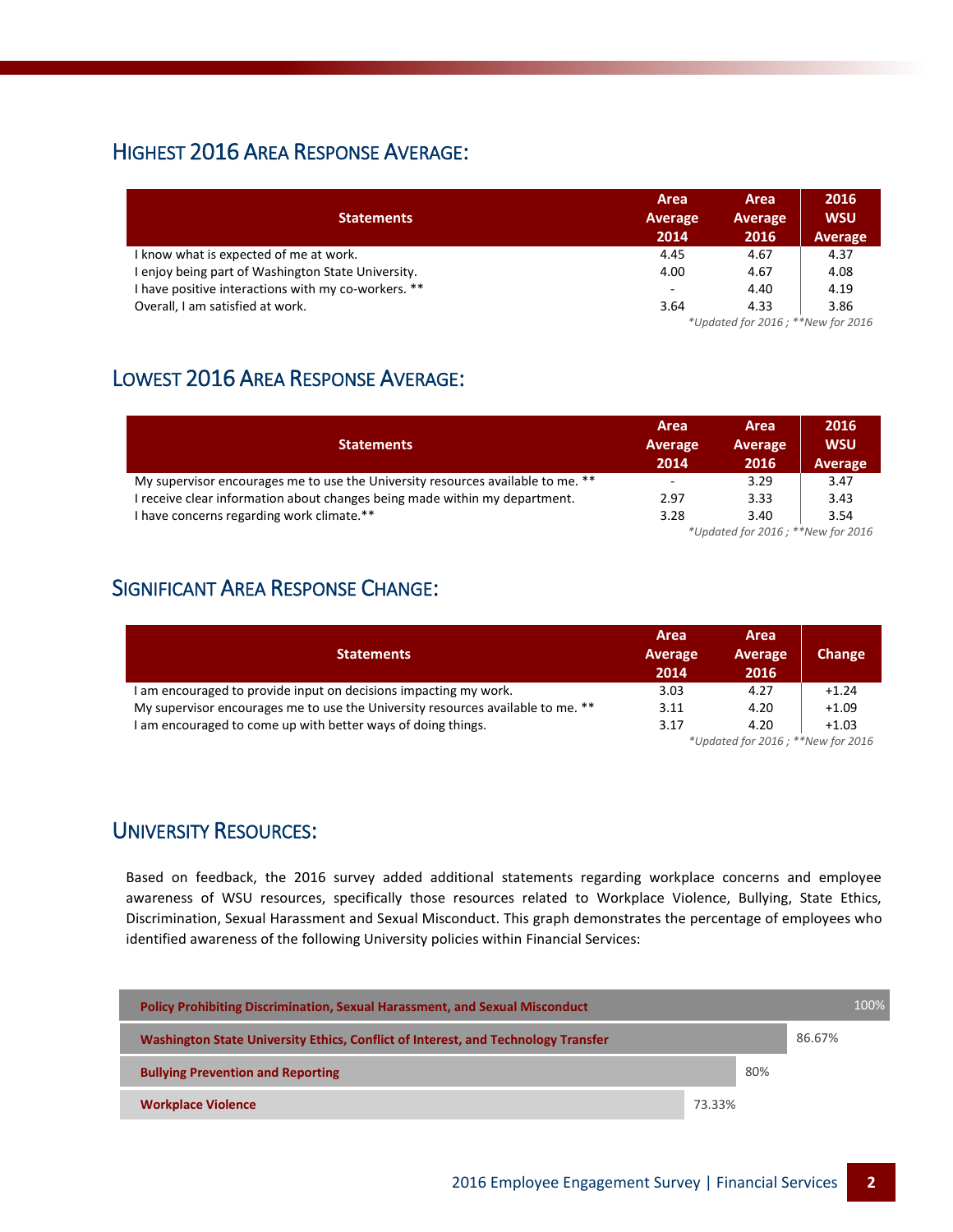### EMPLOYEE FEEDBACK:

At the end of the survey, employees were given the opportunity to provide feedback regarding subjects not addressed in the survey. The following feedback, specifically related to employee perceptions of the workplace, was provided by respondents who identified themselves within Financial Services:

- Pride in working for Washington State University
- Lack of equality between departments across the University (old broken chairs create an uncomfortable work environment compared to departments that receive ergonomic comforts)
- Ergonomic assessments and sit/stand work stations are needed

## ACTION ITEMS:

In reviewing the data for those respondents who identified themselves within a unit reporting through Financial Services, initiatives to improve employee engagement and perceptions of the workplace may include, but are not limited to:

- Improve communication regarding the WSU policy concerning Workplace Violence and provide employees with resources as appropriate
- Provide employees with resources as appropriate and encourage the use of University resources
- Improve communication efforts regarding changes at the department level
- Provide employees with resources for workplace climate concerns and encourage the reporting of concerns